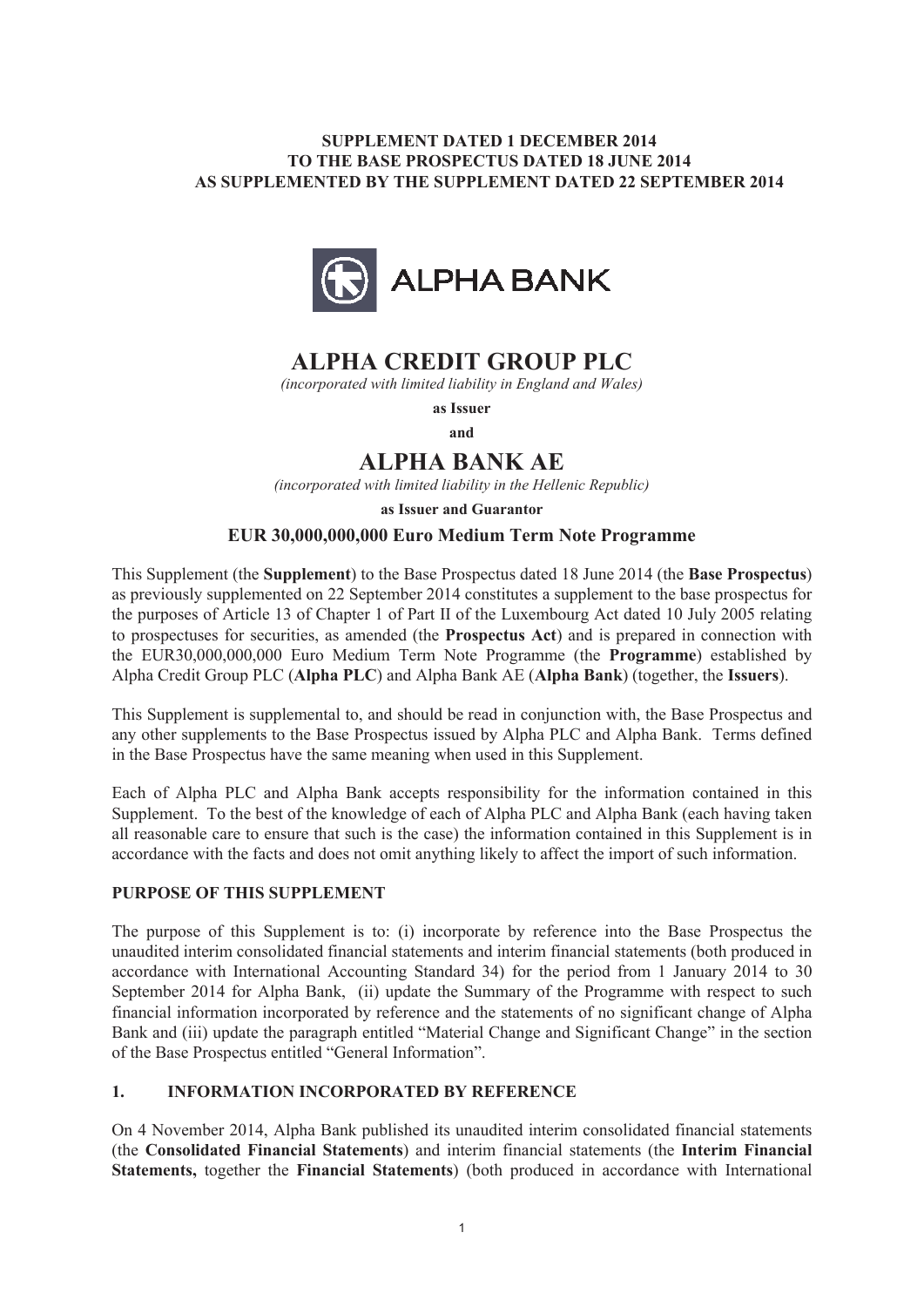Accounting Standard 34) for the period from 1 January 2014 to 30 September 2014. The Financial Statements have been filed with the *Commission de Surveillance du Secteur Financier* and, by virtue of this Supplement, the Financial Statements are incorporated by reference in, and forms part of, the Base Prospectus, including the information set out at the following pages:

| (a)                        | Interim Consolidated Balance Sheet                               | set out on page 4 of the Consolidated Financial<br>Statements;        |
|----------------------------|------------------------------------------------------------------|-----------------------------------------------------------------------|
| (b)                        | <b>Interim Balance Sheet</b>                                     | set out on page 4 of the Interim Financial Statements;                |
| (c)                        | Interim Consolidated Income<br>Statement                         | set out on page 3 of the Consolidated Financial<br>Statements;        |
| (d)                        | Interim Income Statement                                         | set out on page 3 of the Interim Financial Statements;                |
| (e)                        | Interim Consolidated Statement of<br>Comprehensive Income        | set out on page 5 of the Consolidated Financial<br><b>Statements</b>  |
| (f)                        | Interim Statement of Comprehensive<br>Income                     | set out on page 5 of the Interim Financial Statements                 |
| (g)                        | Interim Consolidated Statement of<br>Changes in Equity           | set out on pages 6 and 7 of the Consolidated<br>Financial Statements; |
| (h)                        | Interim Statement of Changes in<br>Equity                        | set out on pages 6 and 7 of the Interim Financial<br>Statements;      |
| (i)                        | Interim Consolidated Statement of<br><b>Cash Flows</b>           | set out on page 8 of the Consolidated Financial<br>Statements;        |
| (j)                        | Interim Statement of Cash Flows                                  | set out on page 8 of the Interim Financial Statements;                |
| $\left( \mathrm{k}\right)$ | Notes to the Interim Consolidated<br><b>Financial Statements</b> | set out on pages 9 to 54 of the Consolidated Financial<br>Statements; |
| (1)                        | Notes to the Interim Financial<br><b>Statements</b>              | set out on pages 9 to 44 of the Interim Financial<br>Statements;      |

Any other information incorporated by reference that is not included in the cross-reference list above is considered to be additional information that is not required by the relevant Annexes of the Prospectus Regulation.

### **2. UPDATE OF THE SUMMARY OF THE PROGRAMME**

Element B.12 in the Summary of the Programme included in the Base Prospectus shall be deemed deleted and replaced with the following:

### **B.12 Selected historical key financial information:**

### **[Alpha PLC**

The following tables set out selected financial information for Alpha PLC for each of the two years ended 31 December 2013 and 31 December 2012. This financial information has been extracted from the audited financial statements of Alpha PLC for the financial years ended 31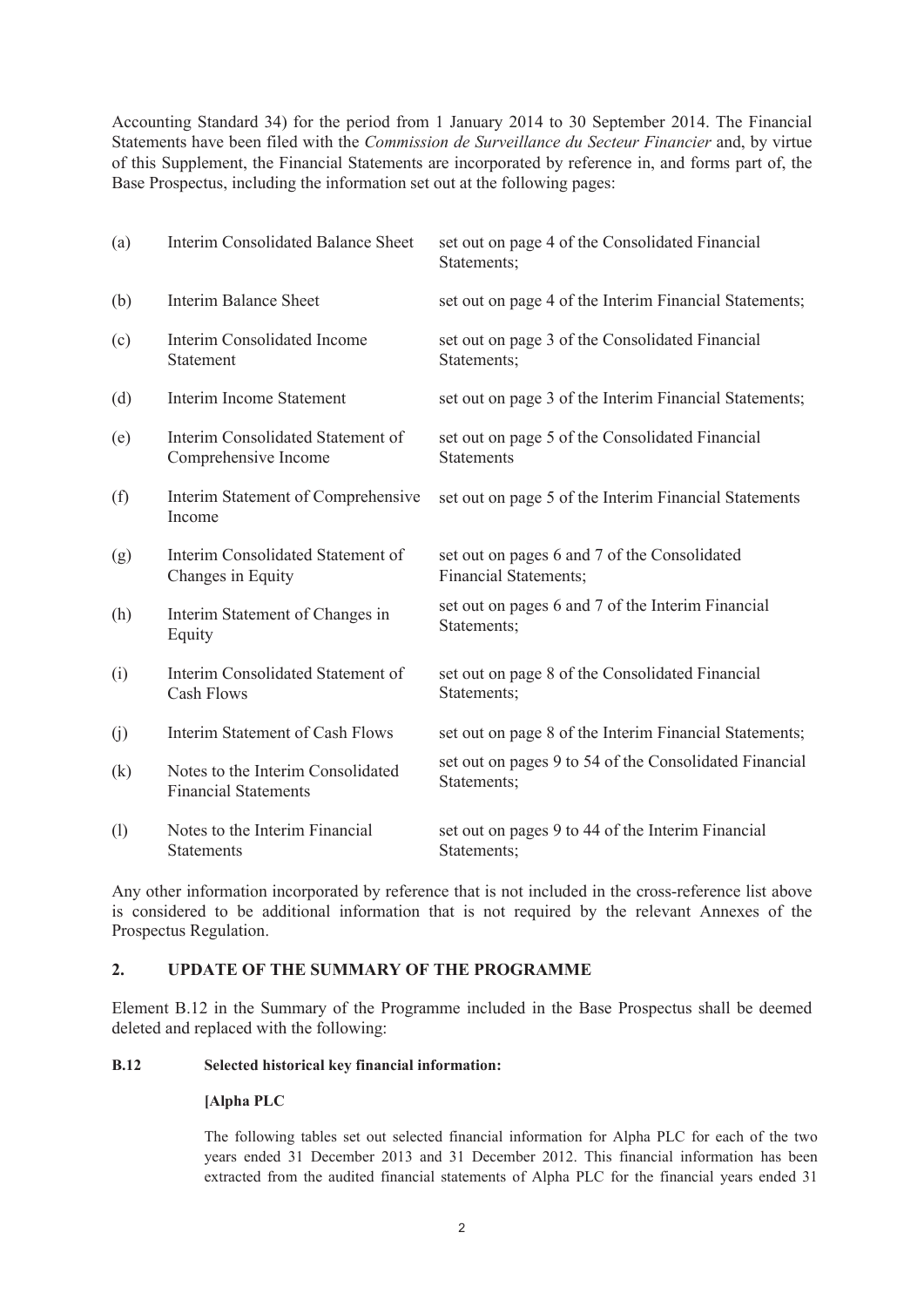December 2013 and 31 December 2012, respectively.

#### **Balance Sheet**

|                                                      | 31 December         | 31 December |  |
|------------------------------------------------------|---------------------|-------------|--|
|                                                      | 2013                | 2012        |  |
|                                                      | (Thousands of Euro) |             |  |
| <b>Assets</b>                                        |                     |             |  |
|                                                      | 811,571             | 1,142,034   |  |
|                                                      | 160,164             | 1,212,352   |  |
|                                                      | 971,735             | 2,354,386   |  |
| <b>Equity</b>                                        |                     |             |  |
| Equity attributable to equity holders of the company | (779)               | (7,062)     |  |
| <b>Liabilities</b>                                   |                     |             |  |
|                                                      | 150,507             | 1,204,000   |  |
|                                                      | 822,007             | 1,157,448   |  |
|                                                      | 971,735             | 2,354,386   |  |

#### **Income Statement**

|                                                   | 31 December<br>2013 | 31 December<br>2012 |
|---------------------------------------------------|---------------------|---------------------|
|                                                   | (Thousands of Euro) |                     |
|                                                   | 273                 | 48.274              |
|                                                   | 86                  | (1, 837)            |
| comprehensive income for the year<br><b>Total</b> |                     |                     |
|                                                   | 359                 | 46,437              |

### **[ALPHA BANK**

The following tables set out selected financial information for the Group on a consolidated basis for each of the two years ended 31 December 2013 and 31 December 2012 and for the nine months ended 30 September 2014 and 30 September 2013. This financial information has been extracted from the consolidated financial statements of the Group for the financial years ended 31 December 2013 and 31 December 2012 and for the nine months ended 30 September 2014 and 30 September 2013, respectively.

#### **Consolidated Balance Sheet**

|                                                                       | 30<br><b>September</b><br>2014 | 30<br><b>September</b><br>2013<br>( <i>Thousands of Euro</i> ) | 31<br><b>December</b><br>2013 | 31<br><b>December</b><br>2012 |
|-----------------------------------------------------------------------|--------------------------------|----------------------------------------------------------------|-------------------------------|-------------------------------|
| <b>ASSETS</b><br>Cash and balances with Central Banks                 | 1,998,093                      | 1,812,557                                                      | 1,688,182                     | 1,437,248                     |
|                                                                       | 2,844,852                      | 2,707,245                                                      | 2,566,230                     | 3,382,690                     |
|                                                                       | 10,664,282                     | 10,815,815                                                     | 11,451,505                    | 8,329,695                     |
| Loans and advances to customers<br>Investment in associates and joint | 50,120,268                     | 52.596.192                                                     | 51,678,313                    | 40,578,845                    |
|                                                                       | 46,182                         | 48,395                                                         | 50,044                        | 74,610                        |
|                                                                       | 615,944                        | 574.304                                                        | 560.453                       | 493,498                       |
|                                                                       | 1,095,613                      | 1,157,805                                                      | 1,122,470                     | 987,385                       |
| Goodwill and other intangible assets                                  | 302,150                        | 227,035                                                        | 242,914                       | 141,757                       |
| Non-current assets held for sale                                      | 6.277                          | 6,607                                                          | 5,638                         | 6,804                         |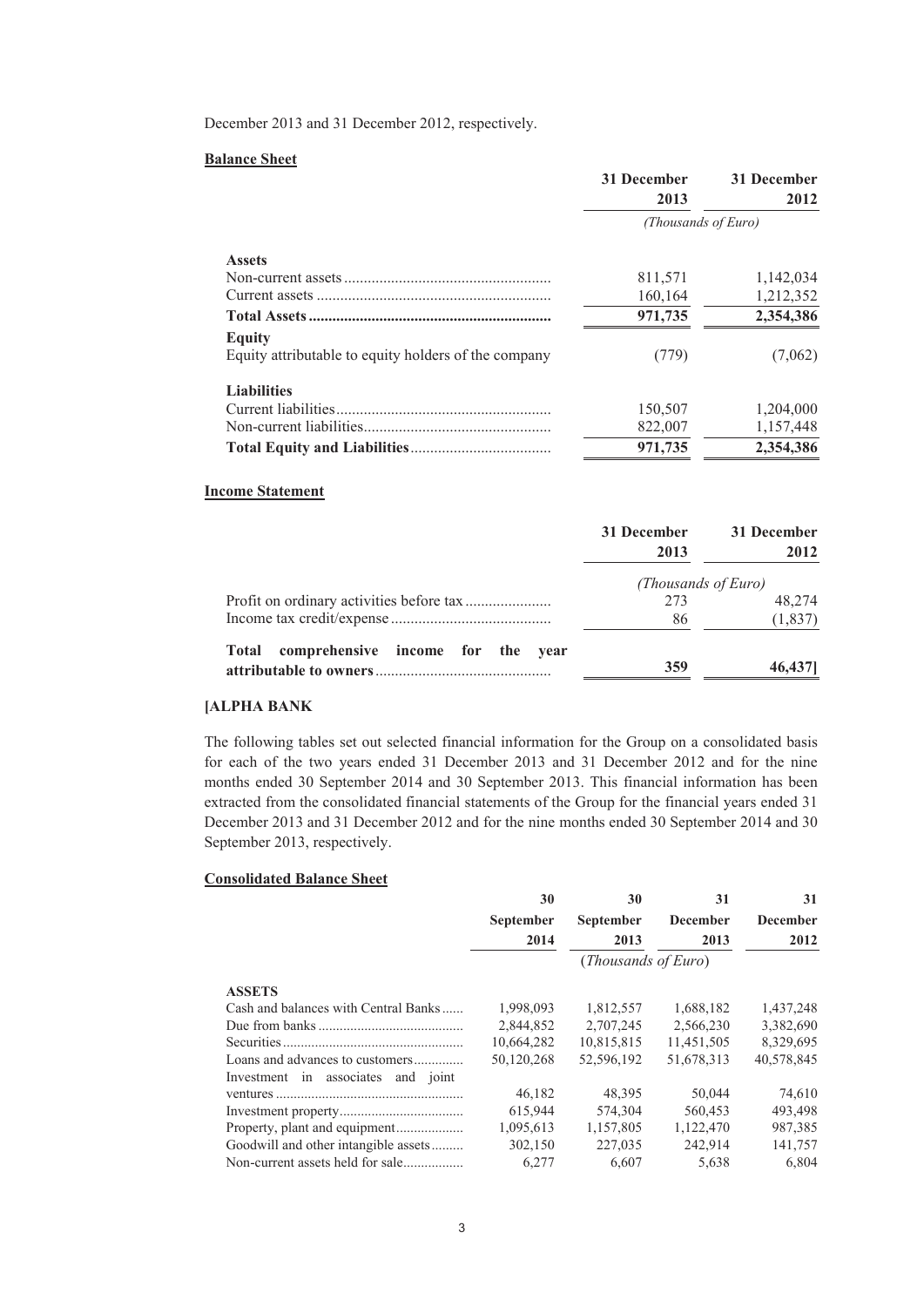| 4,726,478  | 3,438,094  | 4,331,518  | 2,820,886            |
|------------|------------|------------|----------------------|
| 72,420,139 | 73,384,049 | 73,697,267 | 58,253,418           |
|            |            |            |                      |
| 15,561,130 | 19,840,214 | 19,082,724 | 25, 215, 163         |
| 43,533,229 | 42,021,427 | 42,484,860 | 28,464,349           |
|            |            |            |                      |
| 3,581,216  | 2,979,781  | 2,979,012  | 732,259<br>3,094,147 |
| 63,839,140 | 65,526,236 | 65,329,532 | 57,505,918           |
|            |            |            |                      |
| 8,580,999  | 7,857,813  | 8,367,735  | 747,500              |
| 72,420,139 | 73,384,049 | 73,697,267 | 58,253,418           |
|            | 1,163,565  | 684,814    | 782,936              |

### **Consolidated Income Statement**

|                                           | 30            | 30          | 31                  | 31              |
|-------------------------------------------|---------------|-------------|---------------------|-----------------|
|                                           | September     | September   | <b>December</b>     | <b>December</b> |
|                                           | 2014          | 2013        | 2013                | 2012            |
|                                           |               |             | (Thousands of Euro) |                 |
|                                           | 1,443,190     | 1,181,706   | 1,657,821           | 1,383,282       |
| Net fee and commission income             | 295,799       | 263,641     | 370,307             | 271,687         |
|                                           | 1,090         | 1,025       | 1,048               | 998             |
| Gains less losses from financial          |               |             |                     |                 |
|                                           | 86,377        | 254,921     | 256,551             | (232, 856)      |
|                                           | 50,721        | 55,470      | 74,626              | 61,337          |
|                                           | 1,877,177     | 1,756,763   | 2,360,353           | 1,484,448       |
|                                           | (493,063)     | (519, 521)  | (661, 569)          | (532, 699)      |
| Provision for voluntary separation scheme | (194, 500)    |             |                     |                 |
| General administrative expenses           | (428, 258)    | (392,759)   | (584, 554)          | (454,990)       |
| Depreciation and amortisation expenses    | (71, 015)     | (68, 149)   | (92,161)            | (93, 634)       |
|                                           | (6,233)       | (3,583)     | (87, 568)           | (70, 769)       |
|                                           | (1, 193, 069) | (984, 012)  | (1, 425, 852)       | (1,152,092)     |
| Impairment losses and provisions to cover |               |             |                     |                 |
|                                           | (1,080,598)   | (1,474,062) | (1,923,213)         | (1,666,543)     |
|                                           |               |             |                     |                 |
| Negative goodwill from the acquisition of |               |             |                     |                 |
|                                           | 21,507        | 3,283,052   | 3,283,052           |                 |
| Share of profit/(loss) of associates and  |               |             |                     |                 |
|                                           | (7,369)       | (11,626)    | (16, 194)           | (10, 393)       |
|                                           | 492,875       | 619,611     | 701,195             | 256,973         |
| Profit/(Loss) after income tax from       |               |             |                     |                 |
|                                           | 110,523       | 3,189,726   | 2,979,341           | (1,087,607)     |
| Profit/(Loss) after income tax from       |               |             |                     |                 |
|                                           |               | (57, 117)   | (57, 117)           | 5,920           |
| Profit/(Loss) after income tax            | 110,523       | 3,132,609   | 2,922,224           | (1,081,687)     |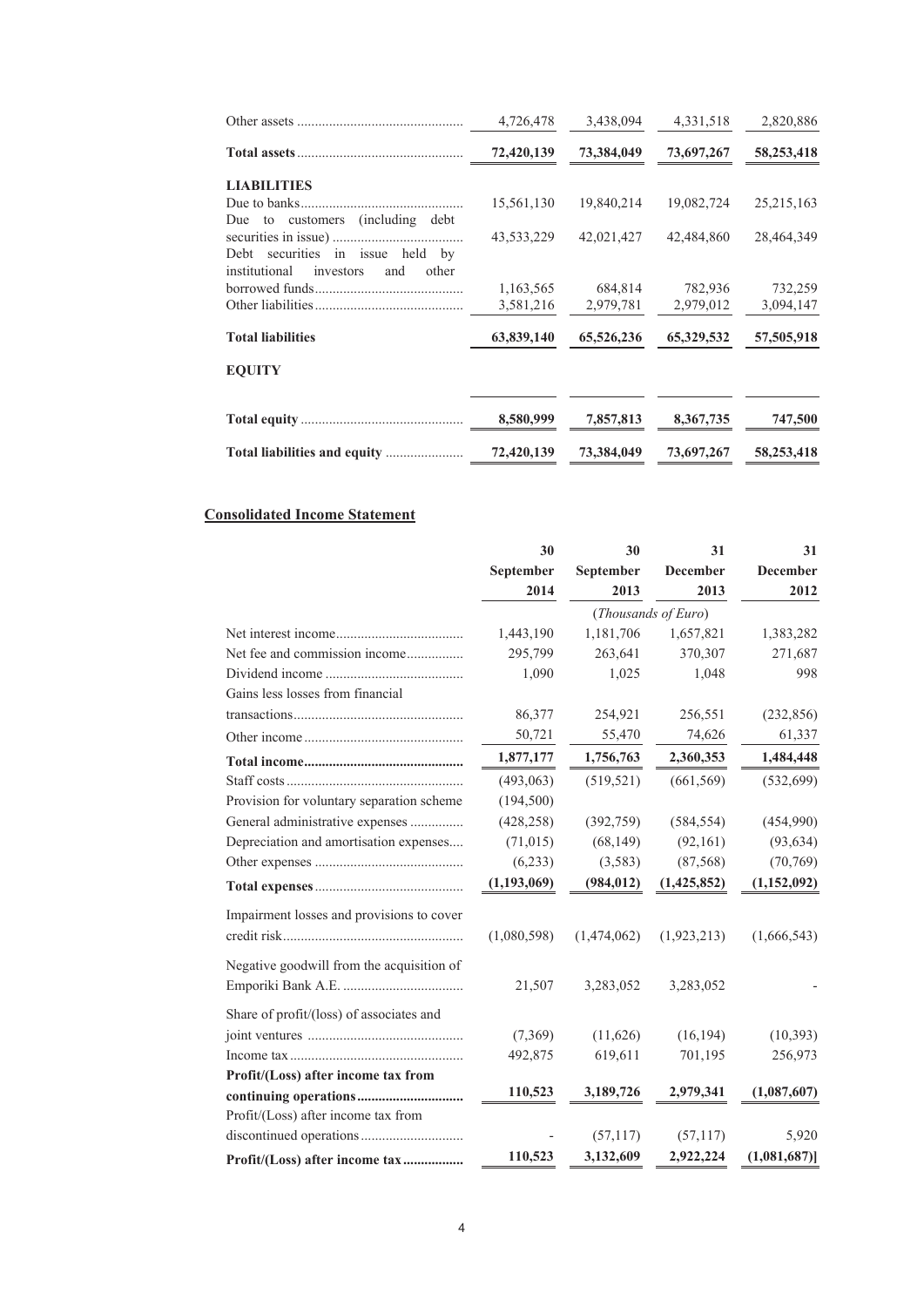#### *Statements of no significant change*

[There has been no significant change in the financial or trading position of Alpha Bank or the Group since 30 September 2014, the last day of the financial period in respect of which the most recent financial statements of Alpha Bank and the Group have been prepared.]

[There has been no significant change in the financial or trading position of Alpha PLC since 31 December 2013, the last day of the financial period in respect of which the most recent financial statements of Alpha PLC have been prepared.]

#### *Statements of no material adverse change*

[Save for the capital increase of Alpha Bank in 2014 and the redemption of the Greek State's registered, non-voting, non-listed and redeemable preference shares that were issued pursuant to Greek Law 3723/2008, there has been no material adverse change in the prospects of Alpha Bank since 31 December 2013, the last day of the financial period in respect of which the most recently audited financial statements of Alpha Bank have been prepared.]

[There has been no material adverse change in the prospects of Alpha PLC since 31 December 2013, the last day of the financial period in respect of which the most recently audited financial statements of Alpha PLC have been prepared.]

Element B.19 B.12 in the Summary of the Programme included in the Base Prospectus shall be deemed deleted and replaced with the following:

#### **B. 19 B.12 Selected historical key financial information:**

#### **ALPHA BANK**

The following tables set out selected financial information for the Group on a consolidated basis for each of the two years ended 31 December 2013 and 31 December 2012 and for the nine months ended 30 September 2014 and 30 September 2013. This financial information has been extracted from the consolidated financial statements of the Group for the financial years ended 31 December 2013 and 31 December 2012 and for the nine months ended 30 September 2014 and 30 September 2013, respectively.

#### **Consolidated Balance Sheet**

|                                             | 30         | 30                  | 31              | 31         |
|---------------------------------------------|------------|---------------------|-----------------|------------|
|                                             | September  | September           | <b>December</b> | December   |
|                                             | 2014       | 2013                | 2013            | 2012       |
|                                             |            | (Thousands of Euro) |                 |            |
| <b>ASSETS</b>                               |            |                     |                 |            |
| Cash and balances with Central Banks        | 1,998,093  | 1,812,557           | 1,688,182       | 1,437,248  |
| Due from banks                              | 2,844,852  | 2,707,245           | 2,566,230       | 3,382,690  |
| Securities                                  | 10,664,282 | 10,815,815          | 11,451,505      | 8,329,695  |
| Loans and advances to customers             | 50,120,268 | 52,596,192          | 51,678,313      | 40,578,845 |
| Investment in associates and joint ventures | 46,182     | 48,395              | 50,044          | 74,610     |
| Investment property                         | 615,944    | 574,304             | 560,453         | 493,498    |
| Property, plant and equipment               | 1,095,613  | 1,157,805           | 1,122,470       | 987,385    |
| Goodwill and other intangible assets        | 302,150    | 227,035             | 242,914         | 141,757    |
| Non-current assets held for sale            | 6,277      | 6,607               | 5,638           | 6,804      |
| Other assets                                | 4,726,478  | 3,438,094           | 4,331,518       | 2,820,886  |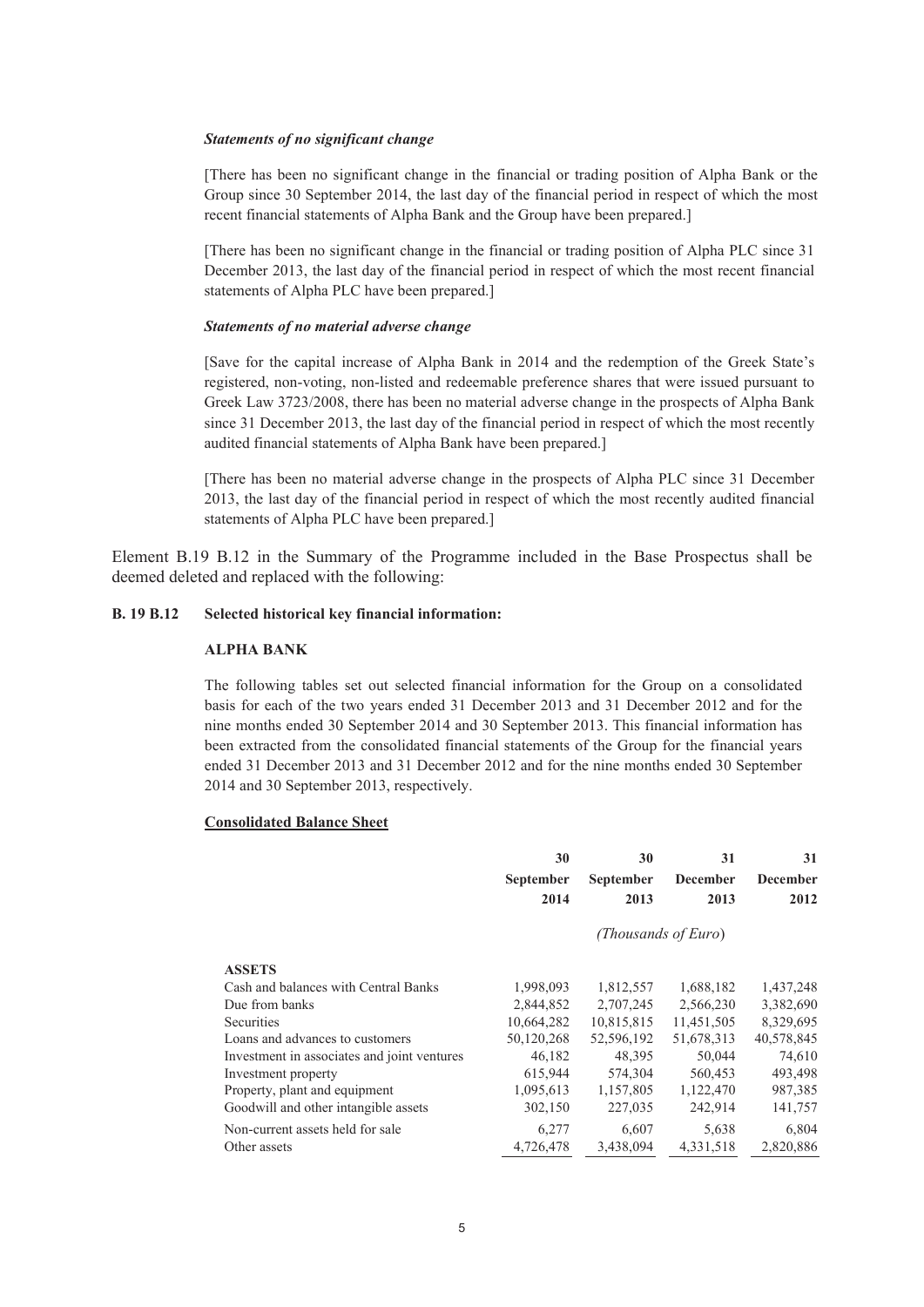| <b>Total assets</b>                                                                  | 72,420,139 | 73,384,049 | 73,697,267 | 58,253,418   |
|--------------------------------------------------------------------------------------|------------|------------|------------|--------------|
| <b>LIABILITIES</b>                                                                   |            |            |            |              |
| Due to banks                                                                         | 15,561,130 | 19,840,214 | 19,082,724 | 25, 215, 163 |
| Due to customers (including debt securities in                                       |            |            | 42,484,860 | 28,464,349   |
| issue)                                                                               | 43,533,229 | 42,021,427 |            |              |
| Debt securities in issue held by institutional<br>investors and other borrowed funds | 1,163,565  | 684,814    | 782,936    | 732,259      |
| Other liabilities                                                                    | 3,581,216  | 2,979,781  | 2,979,012  | 3,094,147    |
| <b>Total liabilities</b>                                                             | 63,839,140 | 65,526,236 | 65,329,532 | 57,505,918   |
| <b>EOUITY</b>                                                                        |            |            |            |              |
|                                                                                      |            |            |            |              |
| <b>Total equity</b>                                                                  | 8,580,999  | 7,857,813  | 8,367,735  | 747,500      |
| <b>Total Liabilities and Equity</b>                                                  | 72,420,139 | 73,384,049 | 73,697,267 | 58,253,418   |

### **Consolidated Income Statement**

|                                              | 30            | 30          | 31                  | 31          |
|----------------------------------------------|---------------|-------------|---------------------|-------------|
|                                              | September     | September   | <b>December</b>     | December    |
|                                              | 2014          | 2013        | 2013                | 2012        |
|                                              |               |             | (Thousands of Euro) |             |
| Net interest income                          | 1,443,190     | 1,181,706   | 1,657,821           | 1,383,282   |
| Net fee and commission income                | 295,799       | 263,641     | 370,307             | 271,687     |
| Dividend income                              | 1,090         | 1,025       | 1,048               | 998         |
| less<br>losses<br>from<br>financial<br>Gains |               |             |                     |             |
| transactions                                 | 86,377        | 254,921     | 256,551             | (232, 856)  |
| Other income                                 | 50,721        | 55,470      | 74,626              | 61,337      |
| <b>Total income</b>                          | 1,877,177     | 1,756,763   | 2,360,353           | 1,484,448   |
| Staff costs                                  | (493,063)     | (519, 521)  | (661, 569)          | (532, 699)  |
| Provision<br>for<br>voluntary<br>separation  |               |             |                     |             |
| scheme                                       | (194,500)     |             |                     |             |
| General administrative expenses              | (428, 258)    | (392,759)   | (584, 554)          | (454,990)   |
| Depreciation and amortisation expenses       | (71, 015)     | (68, 149)   | (92, 161)           | (93, 634)   |
| Other expenses                               | (6,233)       | (3,583)     | (87, 568)           | (70, 769)   |
| <b>Total expenses</b>                        | (1, 193, 069) | (984, 012)  | (1,425,852)         | (1,152,092) |
| Impairment losses and provisions to          |               |             |                     |             |
| cover credit risk                            | (1,080,598)   | (1,474,062) | (1,923,213)         | (1,666,543) |
| Negative goodwill from the acquisition       |               |             |                     |             |
| of Emporiki Bank A.E.                        | 21,507        | 3,283,052   | 3,283,052           |             |
|                                              |               |             |                     |             |
| Share of profit/(loss) of associates and     |               |             |                     |             |
| joint ventures                               | (7,369)       | (11,626)    | (16, 194)           | (10, 393)   |
| Income tax                                   | 492,875       | 619,611     | 701,195             | 256,973     |
| Profit/(Loss) after income tax from          |               |             |                     |             |
| continuing operations                        | 110,523       | 3,189,726   | 2,979,341           | (1,087,607) |
|                                              |               |             |                     |             |
| Profit/(Loss) after income tax from          |               | (57, 117)   | (57, 117)           | 5,920       |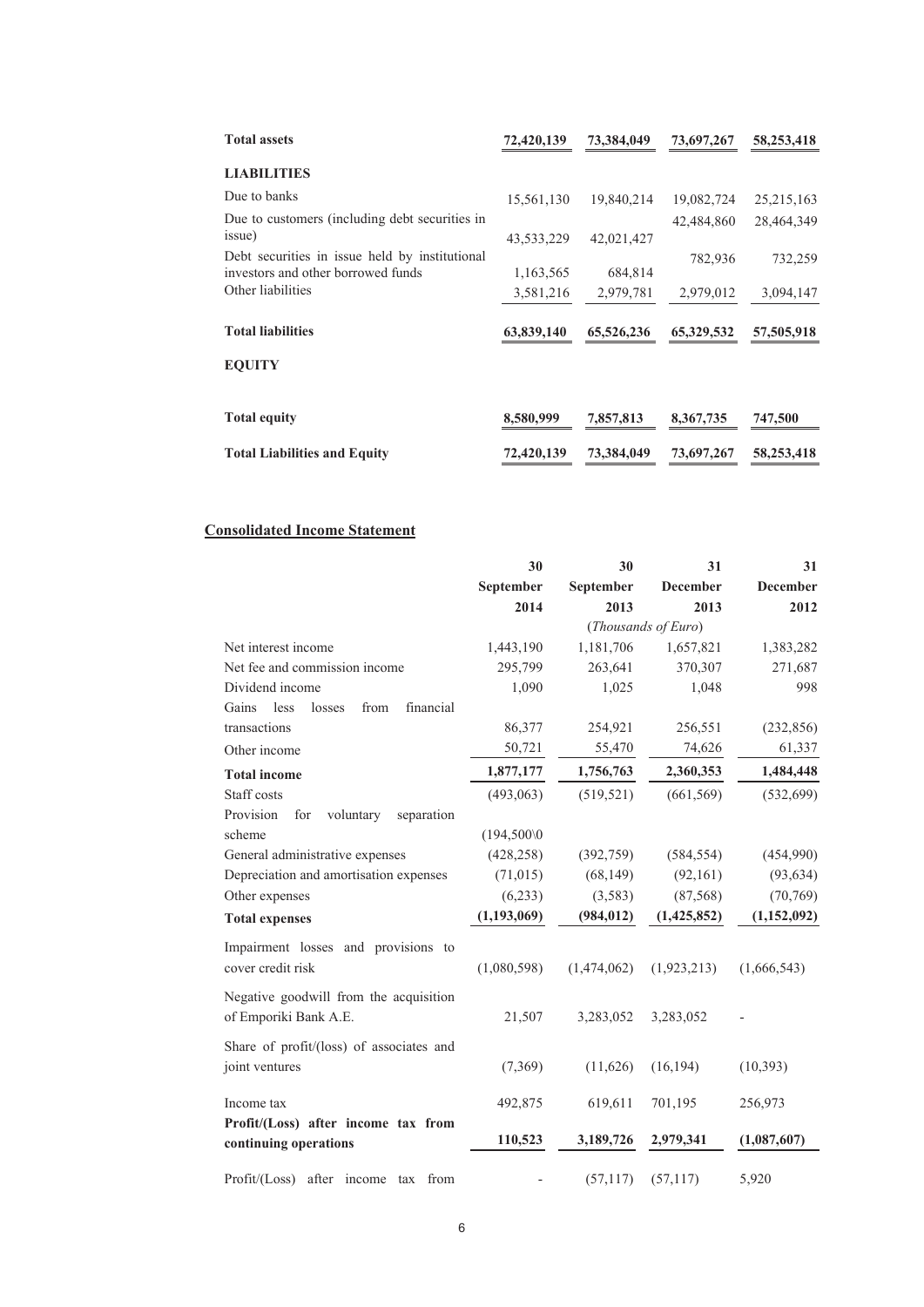discontinued operations

| Profit/(Loss) after income tax | 110,523 | 3,132,609 2,922,224 | (1.081.687) |
|--------------------------------|---------|---------------------|-------------|
|                                |         |                     |             |

#### *Statements of no significant change*

There has been no significant change in the financial or trading position of Alpha Bank or the Group since 30 September 2014, the last day of the financial period in respect of which the most recent financial statements of Alpha Bank and the Group have been prepared.

#### *Statements of no material adverse change*

Save for the capital increase of Alpha Bank in 2014 and the redemption of the Greek State's registered, non-voting, non-listed and redeemable preference shares that were issued pursuant to Greek Law 3723/2008, there has been no material adverse change in the prospects of Alpha Bank since 31 December 2013, the last day of the financial period in respect of which the most recently audited financial statements of Alpha Bank have been prepared.

### **3. GENERAL INFORMATION**

The paragraph "Material Change and Significant Change" on page 180 of the Base Prospectus shall be deemed deleted and replaced with the following:

"Save as disclosed under the paragraph titled "*2014 Capital Increase*" in the section headed "*The Group*" in this Base Prospectus and the redemption of Greek State Preference Shares as described on page 135 in this Base Prospectus, since 31 December 2013 there has been no material adverse change in the prospects of Alpha Bank or Alpha PLC nor any significant change in the financial or trading position of Alpha PLC and since 30 September 2014 there has been no significant change in the financial or trading position of Alpha Bank and the Group as a whole."

The Issuers will provide, without charge, to each person to whom a copy of the Base Prospectus has been delivered, upon the written request of such person, a copy of any or all of the documents incorporated herein by reference unless such documents have been modified or superseded as specified above. Requests for such documents should be directed to either Issuer at its registered office set out at the end of the Base Prospectus. In addition, copies of such documents will be available, without charge, from KBL European Private Bankers S.A. in its capacity as listing agent (the **Luxembourg Listing Agent**) for Notes admitted to trading on the Luxembourg Stock Exchange and from each Paying Agent set out at the end of the Base Prospectus during normal business hours and as long as any of the Notes are outstanding.

All documents incorporated by reference in the Base Prospectus will be made available on the website of the Luxembourg Stock Exchange (www.bourse.lu). Such documents may also be obtained, free of charge, at the offices of each Paying Agent set out at the end of the Base Prospectus during normal business hours and as long as any of the Notes are outstanding. Copies of the Base Prospectus and this Supplement will be available to view on the website of the Luxembourg Stock Exchange (www.bourse.lu).

To the extent that there is any inconsistency between (a) any statement in this Supplement or any statement incorporated by reference into the Base Prospectus by this Supplement and (b) any other statement in or incorporated by reference in the Base Prospectus, the statements in (a) above will prevail.